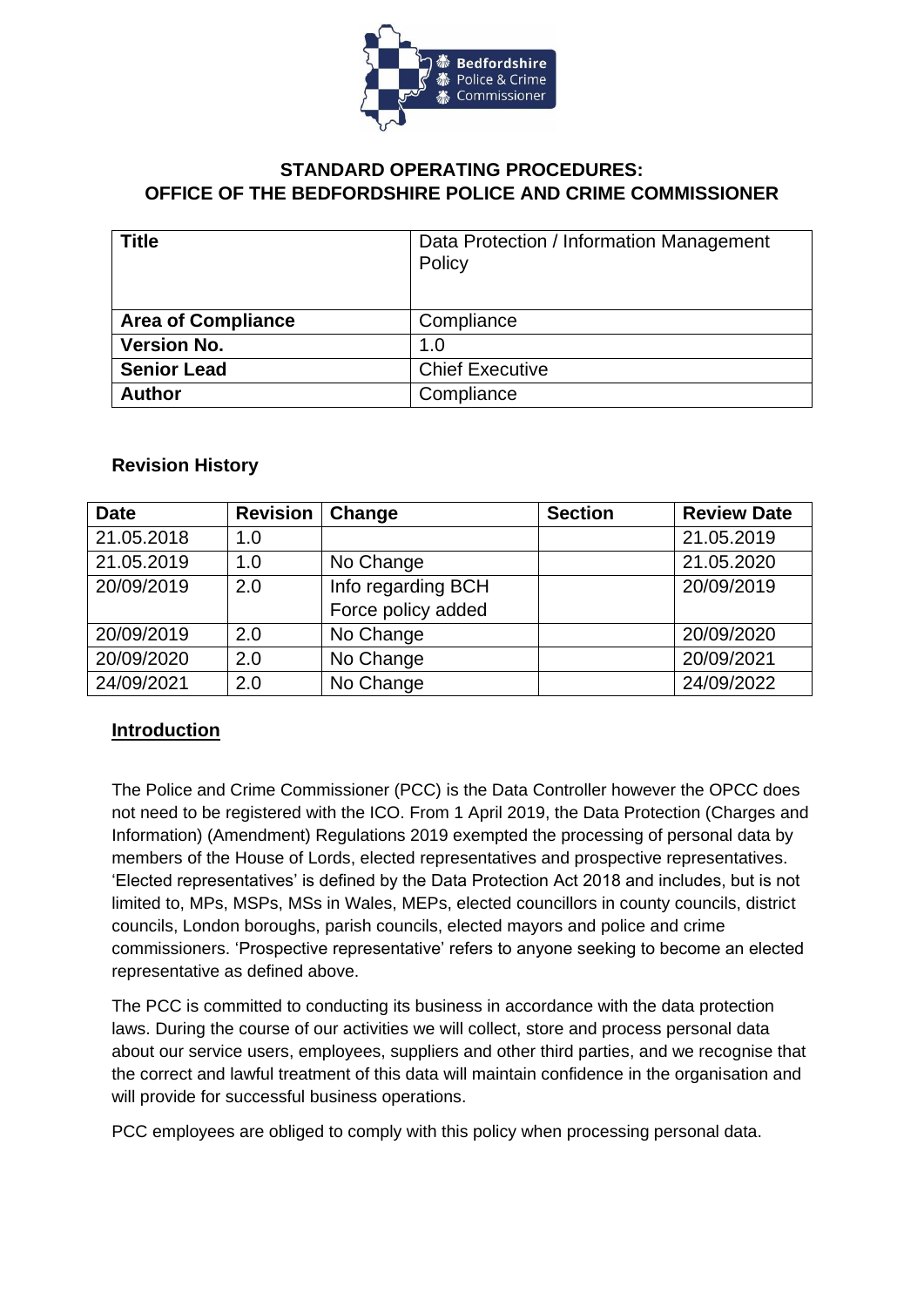The types of personal data that the PCC may be required to handle include information about service users, employees and others that we communicate with. The personal data, which may be held on paper or on a computer or other media, is subject to certain legal safeguards specified in the General Data Protection Regulation (GDPR) and the Data Protection Act 2018 (together referred to as the Data Protection Legislation).

Bedfordshire OPCC link with BCH (Beds, Cambs, Herts) Information Management Unit when dealing with Information management - BCH14/001 Joint - Information Management Policy (IMP) – Available on the Police Intranet.

# **Definition of Data Protection terms**

**Data subjects** for the purpose of this policy include all living individuals about whom we hold personal data. A data subject need not be a UK national or resident. All data subjects have legal rights in relation to their personal information.

**Personal data** means data relating to a living individual who can be identified from that data (or from that data and other information in our possession). Personal data can be factual (for example, a name, a unique reference number, address or date of birth) or it can be an opinion about that person, their actions and behaviour.

**Data Controllers** are the people who or organisations which determine the purposes for which, and the manner in which, any personal data is processed. They are responsible for establishing practices and policies in line with GDPR. The PCC is the data controller of all personal data it collects or uses in its day to day business and in providing services.

**Data Processors** include any person or organisation that is not a data user that processes personal data on our behalf and on our instructions. Employees of data controllers are excluded from this definition but it includes suppliers, providers and contractors which handle personal data on the PCC's behalf.

**Processing** is any activity that involves use of the data. It includes obtaining, recording or holding the data, or carrying out any operation or set of operations on the data including organising, amending, retrieving, using, viewing, disclosing, erasing or destroying it. Processing also includes transferring personal data to third parties.

**Special Category Data** (also known as "sensitive personal data") includes information revealing racial or ethnic origin, political opinions, religious or philosophical beliefs, or trade union membership. The definition also includes the processing of genetic data, biometric data for the purpose of uniquely identifying an individual, data concerning health or data concerning an individual's sex life or sexual orientation. Special Category Data can only be processed under strict conditions. Personal Data relating to criminal convictions and offences is subject to additional requirements and should be handled in a similar way to Special Category Data.

**Third Party -** Any individual/organisation other than the data subject, the data controller (the PCC's) or its agents.

**Data Protection Impact Assessment** is a process to help identify and minimise the data protection risks of a project. A DPIA should be carried out for processing that is likely to result in a high risk to individuals. The DPIA must: describe the nature, scope, context and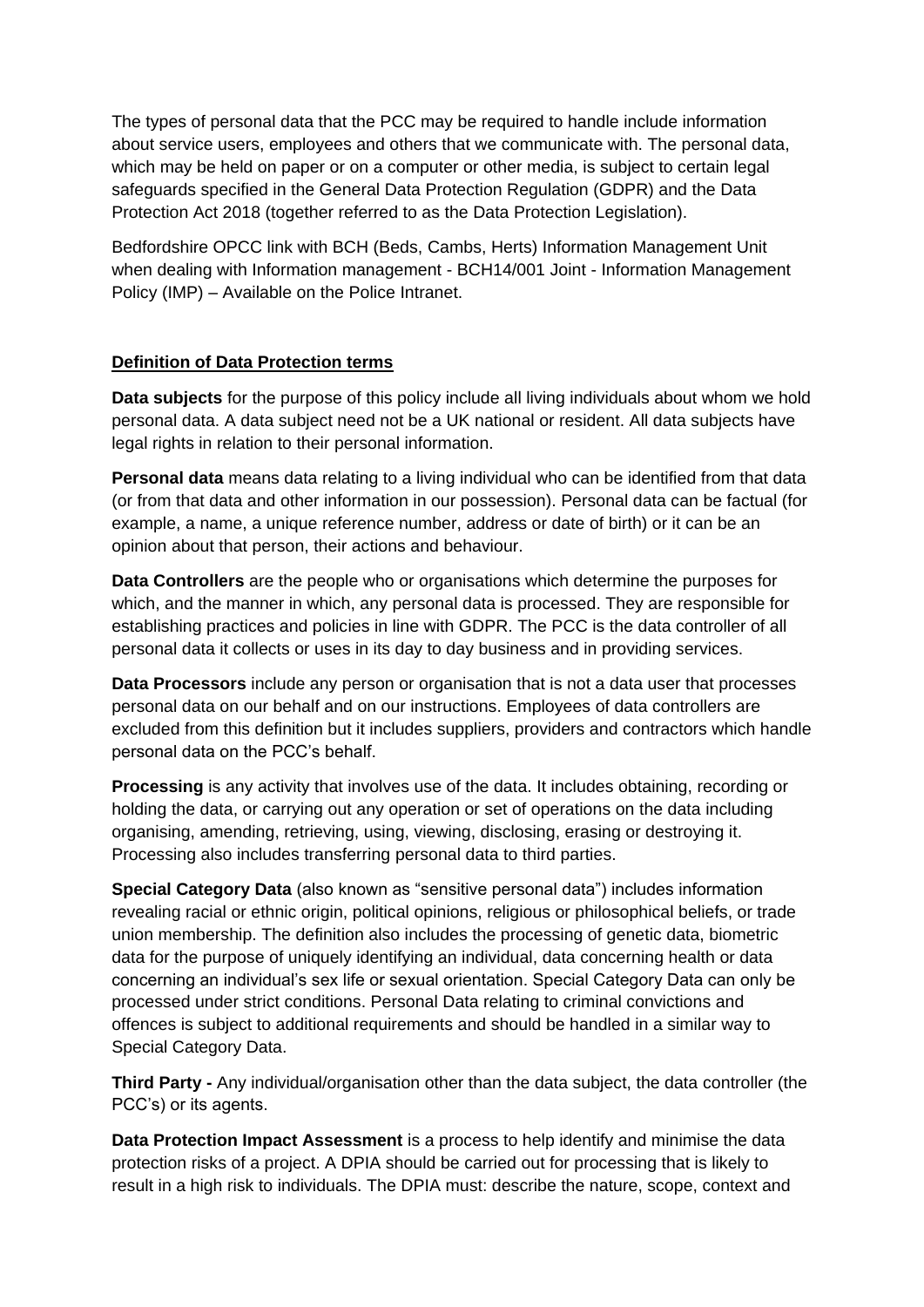purposes of the processing; assess necessity, proportionality and compliance measures; identify and assess risks to individuals; and identify any additional measures to mitigate those risks.

# **Responsibilities under the General Data Protection Regulation (GDPR)**

The PCC is a Data Controller under GDPR; it is also a Processor of information for other organisations.

The Chief Executive has delegated authority to carry out all functions and responsibilities of the Data Controller, although liability remains with the PCC as a corporation sole.

The Data Protection Officer is responsible for ensuring compliance with GDPR and with this policy and may assign officers to support this process.

Compliance with Data Protection legislation is the responsibility of everybody who processes personal information.

The PCC, through its staff, is responsible for ensuring that any personal data supplied is accurate and up-to-date.

# **Data Protection Principles**

Anyone processing personal data must comply with the six principles relating to processing of personal data in the GDPR. These provide that personal data must be:

- Processed lawfully, fairly and in a transparent manner in relation to the data subject ('lawfulness, fairness and transparency'). For personal data to be processed lawfully, it must be processed on the basis of one of the legal grounds set out in GDPR. These include, among other things, processing is necessary:
	- $\circ$  for the performance of a task carried out in the public interest or in the exercise of official authority vested in the PCC;
	- $\circ$  for the performance of a contract to which the data subject is party;
	- o for compliance with a legal duty;
	- $\circ$  the data subject has given consent for the data to be processed for a specific purpose(s).

When special category data (sensitive personal data) is being processed, additional conditions must be met. When processing personal data as data controllers in the course of our business, we will ensure that those requirements are met.

- Collected for specified, explicit and legitimate purposes and not further processed in a manner that is incompatible with those purposes. We will only process personal data for specific purposes. We will notify those purposes to the data subject when we first collect the personal data or as soon as possible thereafter.
- Adequate, relevant and limited to what is necessary in relation to the purposes for which they are processed ('data minimisation'). Personal data, which is not strictly necessary for the purpose for which it is obtained, should not be collected. If personal data is given or obtained which is excessive for the purpose, they should be immediately deleted or destroyed.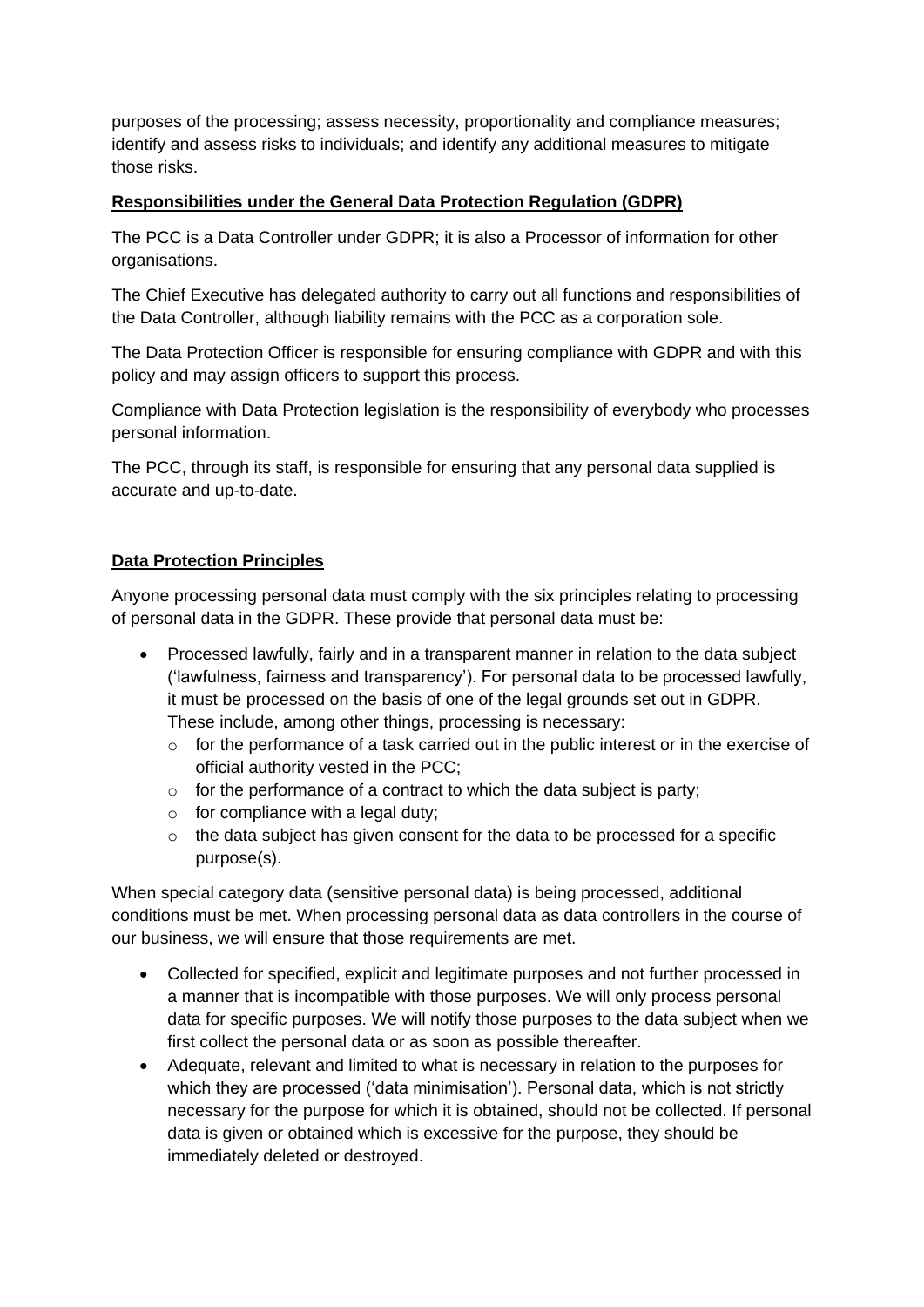- Accurate and, where necessary, kept up to date; every reasonable step must be taken to ensure that personal data that are inaccurate, having regard to the purposes for which they are processed, are erased or rectified without delay ('accuracy'). Personal Data, which is kept for a long time, must be reviewed and updated as necessary. No personal data should be kept unless it is reasonable to assume that they are accurate. It is the responsibility of individuals to ensure that personal data held by the PCC is accurate and up-to-date. Individuals should notify the PCC of any changes in circumstance to enable personal records to be updated accordingly. It is the responsibility of the PCC to ensure that any notification regarding change of circumstances is noted and acted upon.
- Kept in a form which permits identification of data subjects for no longer than is necessary for the purposes for which the personal data are processed. We will not keep personal data longer than is necessary for the purpose or purposes for which they were collected. We will take all reasonable steps to destroy, or erase from our systems, all data which is no longer required. On occasion, personal data may be stored for longer periods insofar as the personal data will be processed solely for archiving purposes in the public interest, scientific or historical research purposes or statistical purposes in accordance with Article 89(1) of the GDPR.
- Processed in a manner that ensures appropriate security of the personal data, including protection against unauthorised or unlawful processing and against accidental loss, destruction or damage, using appropriate technical or organisational measures ('integrity and confidentiality').

# **Notifying Data Subjects**

If we collect personal data directly from data subjects, we will inform them through our Privacy Notices about:

(a) The purpose or purposes for which we intend to process that personal data.

(b) The legal basis for processing.

(c) The types of third parties, if any, with which we will share or to which we will disclose that personal data.

(d) The length of time that we will retain the data.

(e) The means, if any, with which data subjects can limit our use and disclosure of their personal data.

If we receive personal data about a data subject from other sources, we will provide the data subject with this information within the required timescales.

We will also inform data subjects whose personal data we process that we are the data controller with regard to that data, and the contact details of our Data Protection Officer.

#### **Data Security**

We will take appropriate security measures against unlawful or unauthorised processing of personal data, and against the accidental loss of, or damage to, personal data.

We will put in place procedures and technologies to maintain the security of all personal data from the point of collection to the point of destruction.

Personal data will only be transferred to a data processor who has provided sufficient guarantees to implement appropriate technical and organisational measures that will comply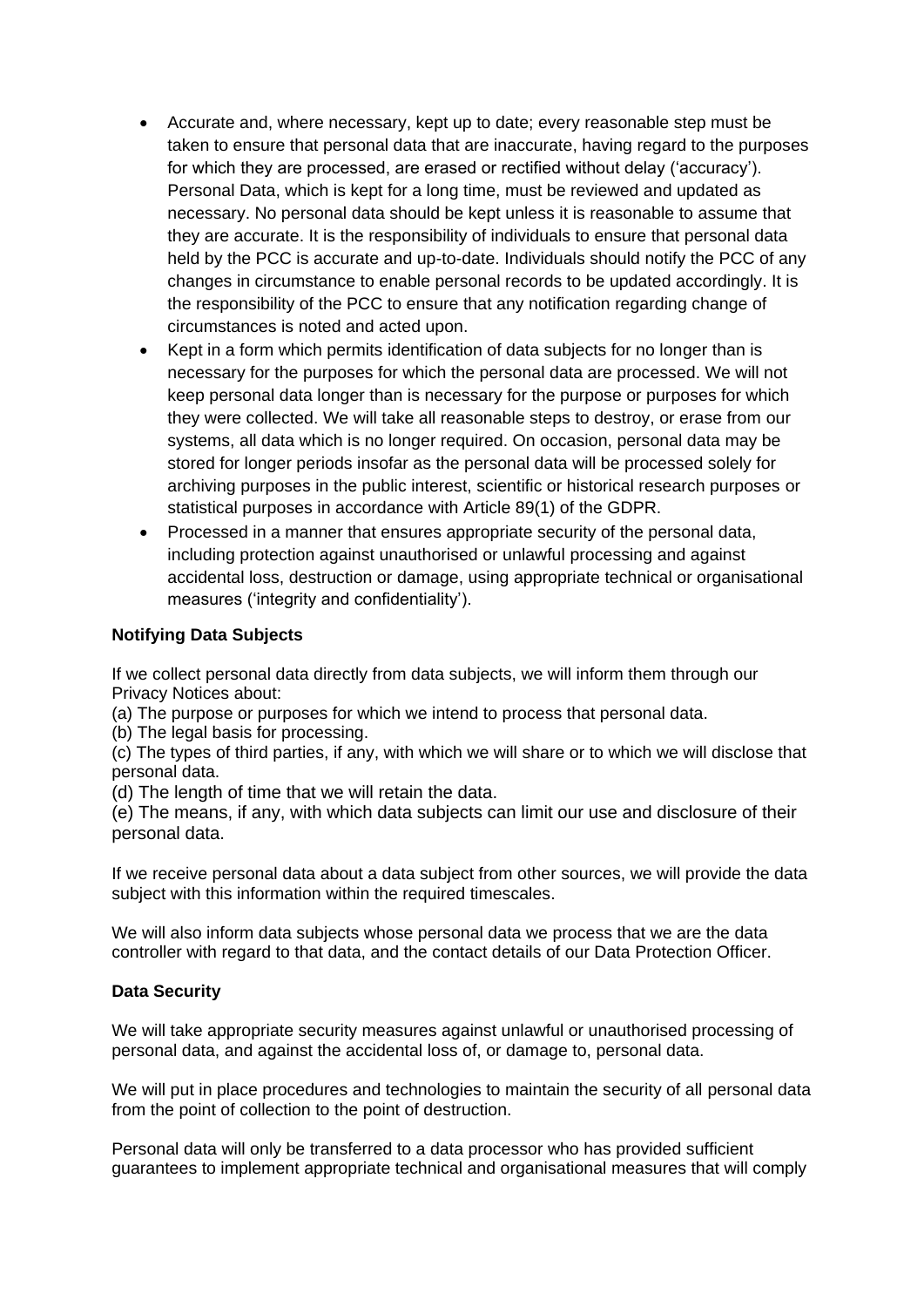with the Data Protection legislation and ensure that data subjects rights are protected and that these requirements are governed by a contract or other legally binding agreement.

We will maintain data security by protecting the confidentiality, integrity and availability of the personal data, defined as follows:

(a) Confidentiality means that only people who are authorised to use the personal data should access it;

(b) Integrity means that personal data should be accurate and suitable for the purpose for which it is processed;

(c) Availability means that authorised users should be able to access the personal data if they need it for authorised purposes.

#### **Security procedures include:**

(a) Entry controls. Any stranger seen in entry-controlled areas will be reported;

(b) Secure lockable desks and cupboards. Desks and cupboards will be kept locked if they hold confidential information of any kind. (Personal information is always considered confidential.);

(c) Methods of disposal. Paper documents will be shredded. Digital storage devices will be physically destroyed when they are no longer required;

(d) Equipment. PCC employees will ensure that individual monitors do not show confidential information to passers-by and that they lock their PC when it is left unattended;

(e) IT Security. IT provision is provided for the PCC by the Bedfordshire Police Force ICT Department. A condition of use is compliance with the security policies of Bedfordshire Police.

### **Training for staff includes:**

(a) Mandatory training (E-Learning) for all staff on Data Protection, with refresher training; (b) Training for specialist Data Protection staff, including those who handle Subject Access Requests;

(c) Training for new starters as part of the corporate induction process. (E-Learning)

# **Governance and assurance procedures include:**

(a) Internal and external audits of the PCC's Information Management processes and procedures;

(b) For new data collection processes the PCC will ensure that a Data Protection Impact Assessment is conducted in conjunction with the Data Protection Officer for all new and/or revised systems or processes.

# **Disclosure and sharing of Personal Information**

We will only disclose or share a data subject's personal data where we are legally permitted to do so, in order to comply with any legal obligation, or in order to enforce or apply any contract with the data subject or other agreements; or to protect our rights, property, or safety of our employees, service users or others. This includes exchanging information with other companies and organisations for the purposes of fraud protection and credit risk reduction.

# **Individual's rights under GDPR**

Individuals have a number of rights under GDPR including the right to: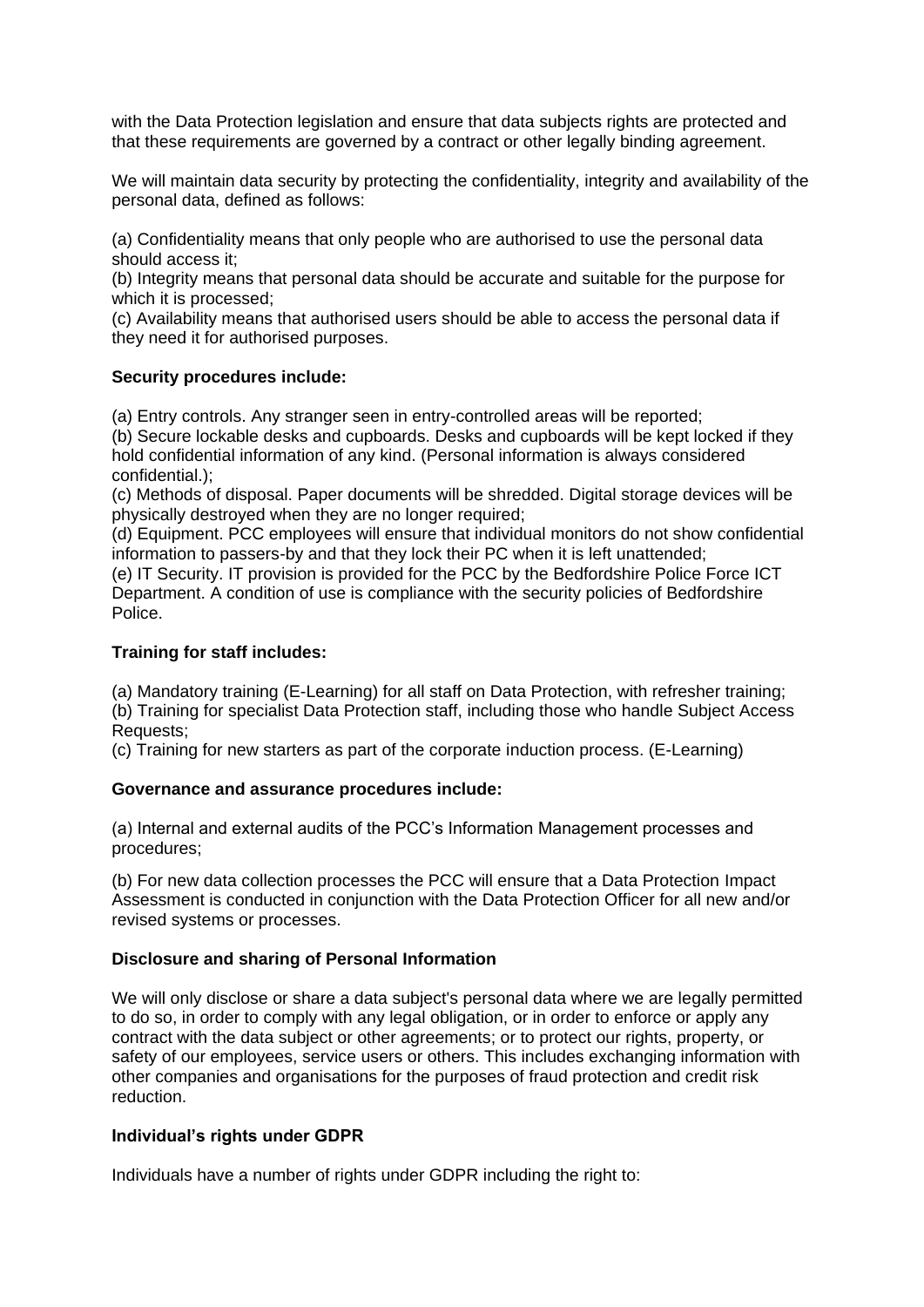- ask the PCC if it holds personal information about them;
- ask what it is used for;
- be given a copy of the information (subject to certain exemptions);
- be given details about the purposes for which the PCC uses the information and of other organisations or persons to whom it is disclosed;
- ask for incorrect data to be corrected;
- be given a copy of the information with any unintelligible terms explained;
- be given an explanation as to how any automated decisions taken about them have been made;
- ask that information about them is erased ("right to be forgotten");
- ask the PCC not to use personal information:
- for direct marketing; which is likely to cause unwarranted substantial damage or distress;
- to make decisions which significantly affect the individual, based solely on the automatic processing of the data.

These rights are not absolute, if the PCC is unable to respond to a request, it will outline the legal reasons for its decision clearly.

# **Dealing with Subject Access Requests**

The PCC has provided application forms on its website to assist data subjects to make a request to access information we hold about them. Data subjects do not have to use our forms or use any particular wording. A subject access request is valid if it is submitted by any means, *i.e*. in a letter, an email or verbally. Employees who receive a request should pass it without delay to the Compliance Officer.

Any individual who wishes to exercise this right should provide satisfactory proof of identity and sufficient information to enable the data to be located.

Subject to satisfactory completion of above, the PCC should respond within one month.

There are some limited circumstances in which personal data relating to the applicant may be withheld. Examples of this include repeat access requests, confidential references, and third party information.

Further information can be found in the GDPR Privacy Policy.

# **Dealing with a Data Security Breach**

A personal data breach means a breach of security leading to the accidental or unlawful destruction, loss, alteration, unauthorised disclosure of, or access to, personal data. This includes breaches that are the result of both accidental and deliberate causes. It also means that a breach is more than just about losing personal data.